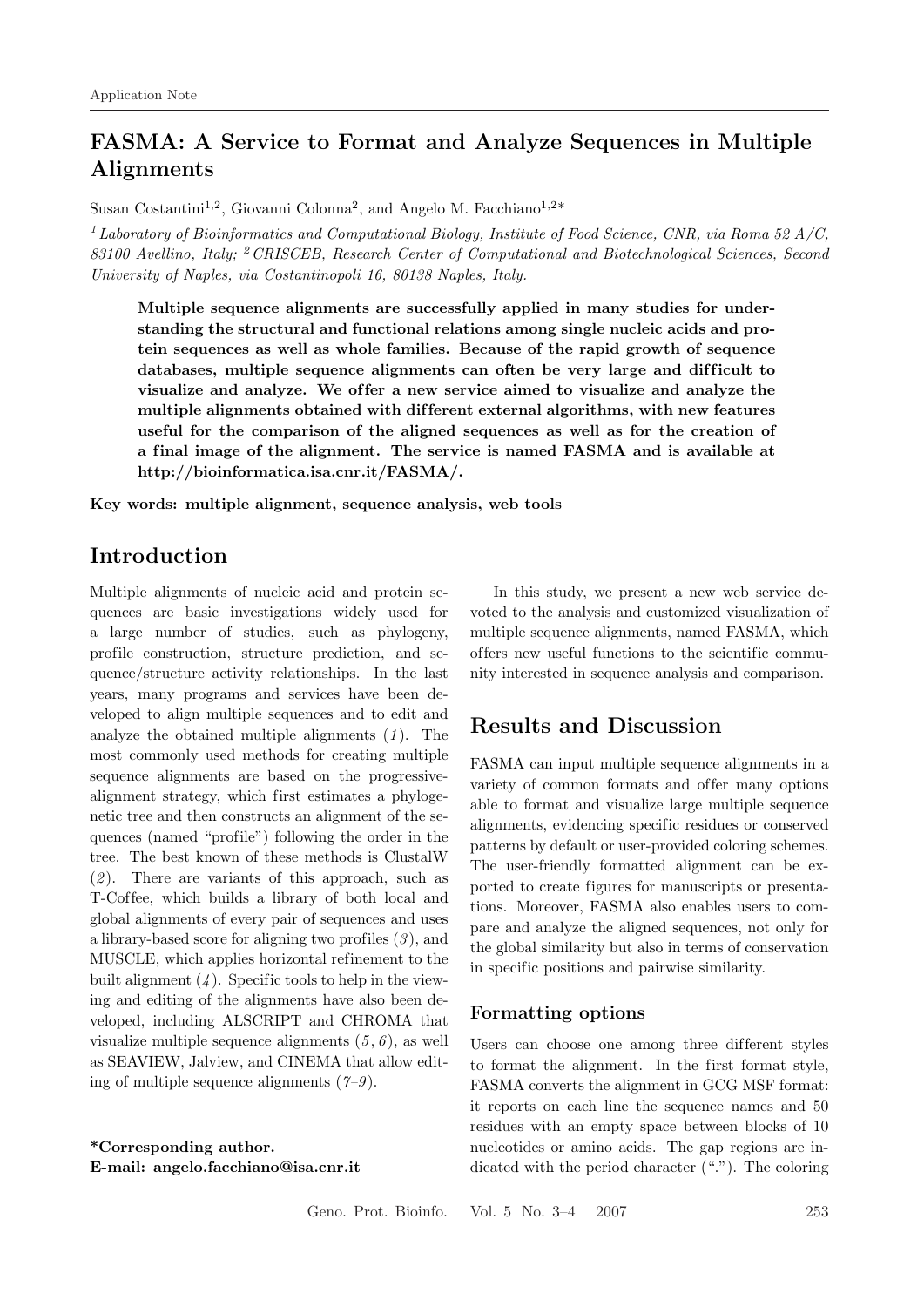scheme or a simple black and white option may be selected. The residues are colored according to the chemical species they represent. The default colors for the nucleotides are green for A, blue for C, orange for G, and red for T. The amino acids are reported using the following colors: polar positive (H, K, R) in blue, polar negative (D, E) in red, polar neutral (S, T, N, Q) in green, non-polar aliphatic (A, V, L, I, M) in white, non-polar aromatic (F, Y, W) in purple, C in yellow, and P and G in brown. In the second format style, users may customize the alignment format by choosing to report on each line the residues in blocks of tens and by indicating the number of amino acids or nucleotides for each line of the alignment, from 30 to 90 residues, or all residues of each sequence (Figure 1A). The color of residues can be chosen among five dif ferent options, including the simple black and white option, the coloring scheme present in the first format case, the hydrophobicity code according to Kyte and Doolitle (*10* ), and two alternative color schemes in which users can define the color for every residue type or for specific residues present in functional positions (catalytic or active sites). Finally, users may also decide whether to indicate the gap regions with dash  $($ "-") or period  $($ ".") characters, and whether to insert an empty space after blocks of 10 residues. In the third format style, users may choose the order for reporting the sequences in the multiple alignment and how to format it by choosing among the same options indicated in the second case. This option is very useful when the multiple alignment comprises many sequences and is difficult to compare sequences all together. In fact, it allows to collect the sequences in the basis of species (such as mammals, fish, and birds) or to easily compare some specific sequences that are interesting for the user. The formatted alignment obtained by any of the three styles can be saved and used by common editor and graphics software for creating figures for articles and presentations (see Figure 1A for example).

### **Analyzing options**

FASMA of fers three possible options to analyze multiple sequence alignments. In the first option, FASMA shows a table with the sequence names and the occurrence (expressed as number or frequency) of each nucleotide or amino acid in every sequence. In the second option, users can look for information about a specific position of the alignment. In the result

page FASMA will report two tables. In the first table, for each sequence name, the nucleotide or amino acid type present in the required position is shown, using the coloring scheme mentioned above. In the second table, FASMA reports the number and the frequency in the selected position of each nucleotide or amino acid. This option allows users to know the sequence conservation for that position and verify in what groups (or species) the same residue is present. This analysis may be useful to highlight the conservation of a residue, which often indicates a structural and functional importance, not only for the whole alignment but also for sequence groups. This information can also be useful to select the order of the sequences in the alignment for the choice of the final format of visualization. In the third option, FASMA shows a table that reports for each sequence the identity percentage of the sequence between itself and the other (Figure 1B). With this option, users can quickly have a quantitative evaluation of the similarity of each sequence with respect to all the others present in the multiple alignment.

|              | MACFA MAEVPELASE MMAYYSGNED DIFFDVDGPK OMKCSFODUD        |                                              |  |
|--------------|----------------------------------------------------------|----------------------------------------------|--|
| <b>HORSE</b> | MAAVPD-TSD MMTYCSGNEN DIFFEEDGPK OMKGSFODID              |                                              |  |
| <b>MACMU</b> | MAEVPELASE MMAYYSGNED DIFFDVDGPK OMKCSFODID              |                                              |  |
| <b>FELCA</b> | MAPVPELTSE MMAYYS-DEN DIFFEADGPE KMKGSLON S              |                                              |  |
| <b>MACNE</b> | MAEVPELASE MMAYYSGNED DIFFEVDGPK OMKCSFODID              |                                              |  |
| <b>CERTO</b> | MAEVPELASE MMAYYSSNED DIFFEVDGPK OMKCSFODID              |                                              |  |
|              | CARP MACHEYVHOL DUSEAFETDS AIYSDSADSD EIDCPDPOSM         |                                              |  |
|              |                                                          |                                              |  |
|              | <b>MACFA LCPL-----D GGIOLOISHE HYNEGFROAV SVVVAMEKLR</b> |                                              |  |
|              | HORSE LSSMG----D GGIOLOFSHH LYNKTFKHAM SIIVAVEKLK        |                                              |  |
| MACMU        | LCPL-----G GGIOLOISHE HYNEGFROAV SVVVAMEKLR              |                                              |  |
| <b>FELCA</b> |                                                          | HSFLG----D EGIOLOISHO PDNKSLRHAV SVIVAMEKLK  |  |
| <b>MACNE</b> |                                                          | LCPL-----D GGIOLOISHE HYNKGFROAV SYVVAMEKLR  |  |
|              | CERTO LCPL-----D GGIOIOISHE HYNKGFROAV SVVVAMEKUR        |                                              |  |
| CARP         |                                                          | SCOCD---- W HDIKLELSSH P--HSMROVV NIIIAVERLK |  |
|              |                                                          |                                              |  |
|              |                                                          |                                              |  |

|              |        |        | MACFA HORSE MACMU FELCA MACNE CERTO |        |        |        | CARP   |
|--------------|--------|--------|-------------------------------------|--------|--------|--------|--------|
| <b>MACFA</b> | 100.00 | 60.36  | 99.11                               | 58.56  | 98.21  | 95.54  | 18.18  |
| <b>HORSE</b> |        | 100.00 | 59.46                               | 6577   | 62.16  | 61 26  | 18.18  |
| <b>MACMU</b> |        |        | 100.00                              | 57.66  | 97.32  | 94.64  | 18.18  |
| <b>FELCA</b> |        |        |                                     | 100.00 | 60.36  | 60.36  | 19.09  |
| <b>MACNE</b> |        |        |                                     |        | 100.00 | 97 32  | 17 27  |
| <b>CERTO</b> |        |        |                                     |        |        | 100.00 | 17.27  |
| <b>CARP</b>  |        |        |                                     |        |        |        | 100.00 |
|              |        |        |                                     |        |        |        |        |

**B**

**Fig. 1** Examples of output results. **A**. The formatted multiple alignments obtained with the second format style option. Color options allow to use predefined as well as user-defined colors. **B**. The table of amino acid identity percentage between all the aligned sequences.